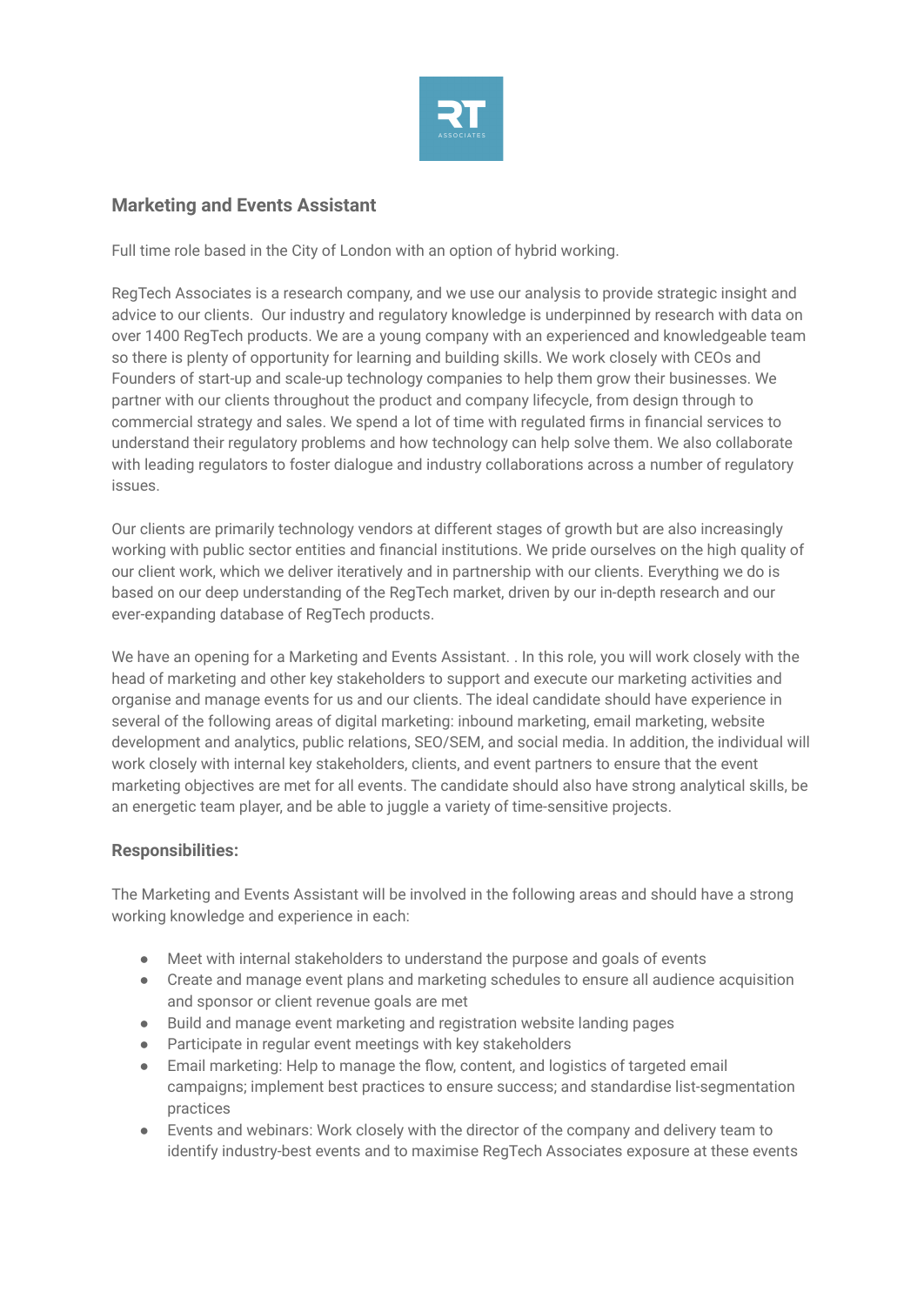

(via speaking engagements, press, on-site presence, etc.). Work with event organisers as needed to represent RegTech Associates

- CRM: Liaise with the internal team to maintain contact database and best practice in Hubspot.
- Sales and marketing collateral: Help to develop and maintain events marketing collateral, calendars and templates
- Social media: Help to develop, implement, and measure standardised social media campaigns for the business generally and for specific events

## **Required skills and experience:**

The ideal candidate will bring one to two years of experience in marketing and events. Candidates must be fluent in English (fluency in additional languages is always welcome) and possess excellent communication skills—both verbal and written—along with a working knowledge of the Google workspace tools (Google Docs, Slides etc) . A bachelor's degree from an accredited college or university is required, as are a positive, can-do attitude and ability to work independently and collaborate with internal teams and colleagues. Any experience in market research and/or the financial services industry (banking, securities and investments, and insurance) or related professional services fields is a big plus, as well as experience using Hubspot.

## **Additional skills and experience:**

- General B2B marketing and/or events marketing experience
- Strong written and verbal communication skills
- Attention to detail, with the ability to see how details fit into the overall picture
- Excellent time management skills and the ability to work on multiple projects under tight deadlines
- Ability to work both independently and in a team-oriented environment
- Manage day-to-day set up of events and other marketing email campaigns, including scheduling, testing, and deployment of campaigns
- Report on critical email campaign statistics
- HTML website and email design skills a plus
- Proficient with Google Analytics

This opportunity is ideal for a bright spark looking at the early stage of their career to join a small business with the ability to immediately make a difference and visibly contribute to the growth and success of the company. RegTech Associates might be small but we have big ambitions and embody a culture that encourages change, learning and personal development. This role is pivotal to the growth of RegTech Associates and to our ability to keep our clients happy and ensure the longevity of our client relationships.

RegTech Associates is headquartered in London, and the ideal candidate should be based in the London area, but this is not a requirement. RegTech Associates also provides excellent benefits and believes in maintaining a healthy work/life balance. RegTech Associates is an equal opportunity employer.